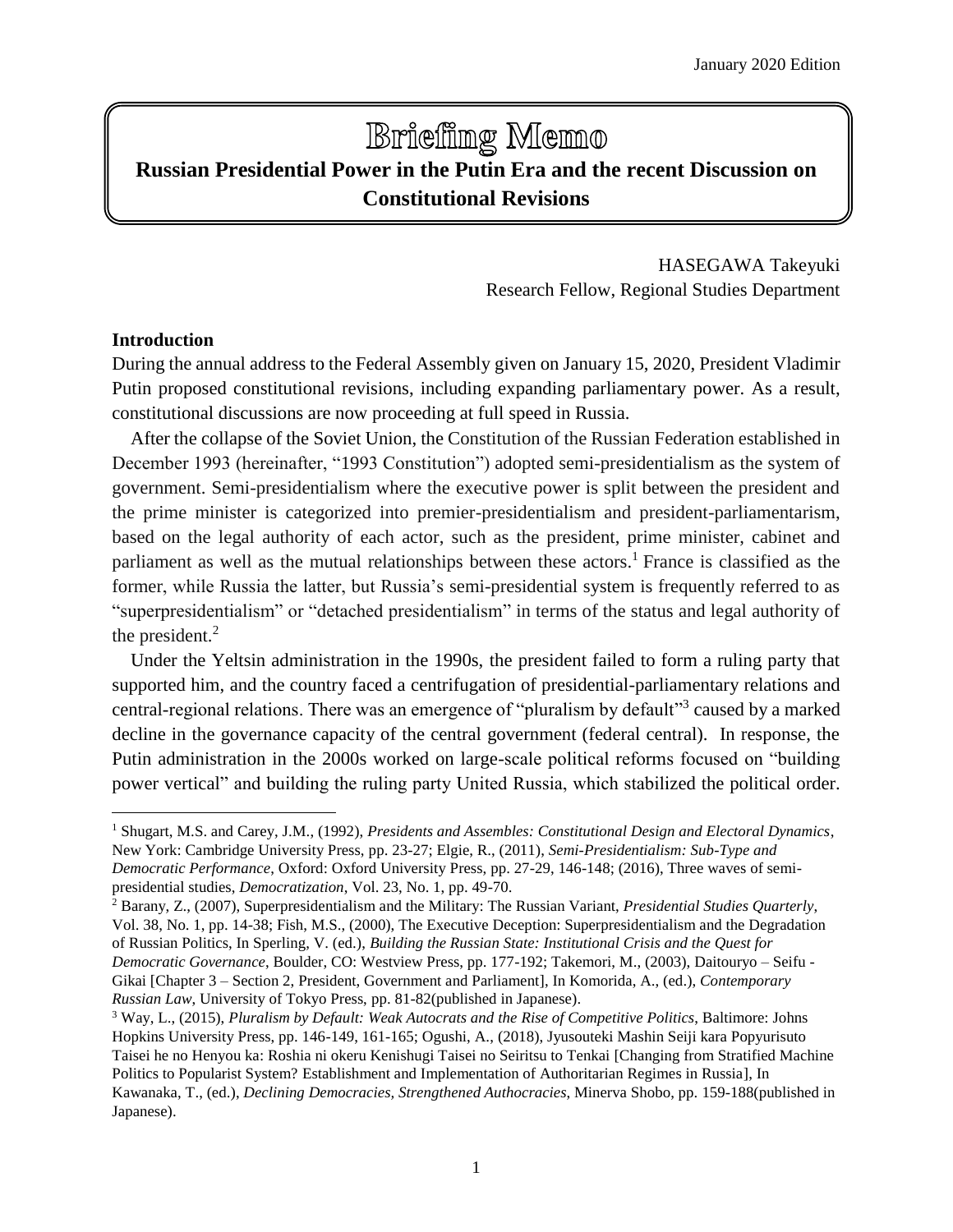In other words, these developments can be viewed as the achievement of a stabilization of the constitutional system based on the presidential system defined in the 1993 Constitution.

The 1993 Constitution has been revised four times to date.<sup>4</sup> Afterwards, in 2008 major changes in the system were made associated with the extension of terms of the president and members of State Duma (lower house). In 2019, Vyacheslav Viktorovich Volodin, a Russian politician who serves as Chairman of the State Duma, led the emergence of constitutional revision discussions related to procedures for cabinet formation (below, the "Volodin proposal"). Later, based on the remarks of President Putin, discussions of constitutional revisions have picked up speed. Since the situation remains flued, this paper analyzes presidential power under the Putin administration and in particular the various issues concerning presidential authority to form federal executive organs, with a focus on the Volodin proposal.<sup>5</sup>

#### **1. Cabinet Formation Process**

l

The cabinet formation process in the 1993 Constitution system is broadly divided into the following two categories: (1) appointment of the prime minister (the chairman of the government); and (2) formation of the federal government. Regarding (1), first the president proposes the prime minister candidate to the State Duma (lower house), and after deliberations and approval in the State Duma, the candidate is officially appointed prime minister by presidential decree. During this process, if the State Duma rejects three times the proposal of prime minister candidate, the president can appoint the prime minister and dissolve the lower house. This is considered a system design that favors the president, but in actuality, as was revealed by the cabinet formation process of the Yeltsin administration in the 1990s, through appointment procedures for prime minister candidates and votes of non-confidence in the federal government, there were cases where bargaining took place between the president and the lower house. Consequently, the presence of a ruling party supporting the president and stable president-parliament relations represent a precondition of presidential superiority in this process.

The formation of the federal government (2) executed as the next process became the exclusive jurisdiction of the president and prime minister under the 1993 Constitution. This process begins with a proposal from the prime minister to the president concerning the formation of the federal government, but it must be noted that the appointment and dismissal of the deputy prime minister and other federal ministers as well as the establishment, reorganization or abolition of ministries and agencies is carried out by presidential decree, based on Article 83 and Article 112 of the

<sup>4</sup> Excluding the reorganising of the federal structure. Revising Articles 3 to 8 of the 1993 Constitution is known as a "constitutional revision" and revising Chapters 1, 2 and 9 is known as a "constitutional amendment." The procedures between the two vary widely. Refer to the following article for more details. Mizoguchi, S., (2017),

Russia's Constitutional System and its Transformation, *Leviathan*, No. 60, pp. 79-99(published in Japanese). <sup>5</sup> This paper referred to the following works regarding the clauses in the 1993 Constitution along with Kommentar and Japanese translations. Бархатова, Е. Ю., (2017), *Комментарий к Конституции Российской Федерации. Издание второе, переработанное и дополнение*, М.: Проспект; Shibuya, K., (2012), Russia, In Takahashi, K., New Compilation of Constitutions Around the World 2<sup>nd</sup> ed., Iwanami Shoten, pp. 457-517(published in Japanese); Sato, M., (2018), Roshia Renpo [Russian Federation], In Hata, H. and Komorida, A., *Constitution of Nations (5th ed.)*, Yushindo, pp. 551-574(published in Japanese).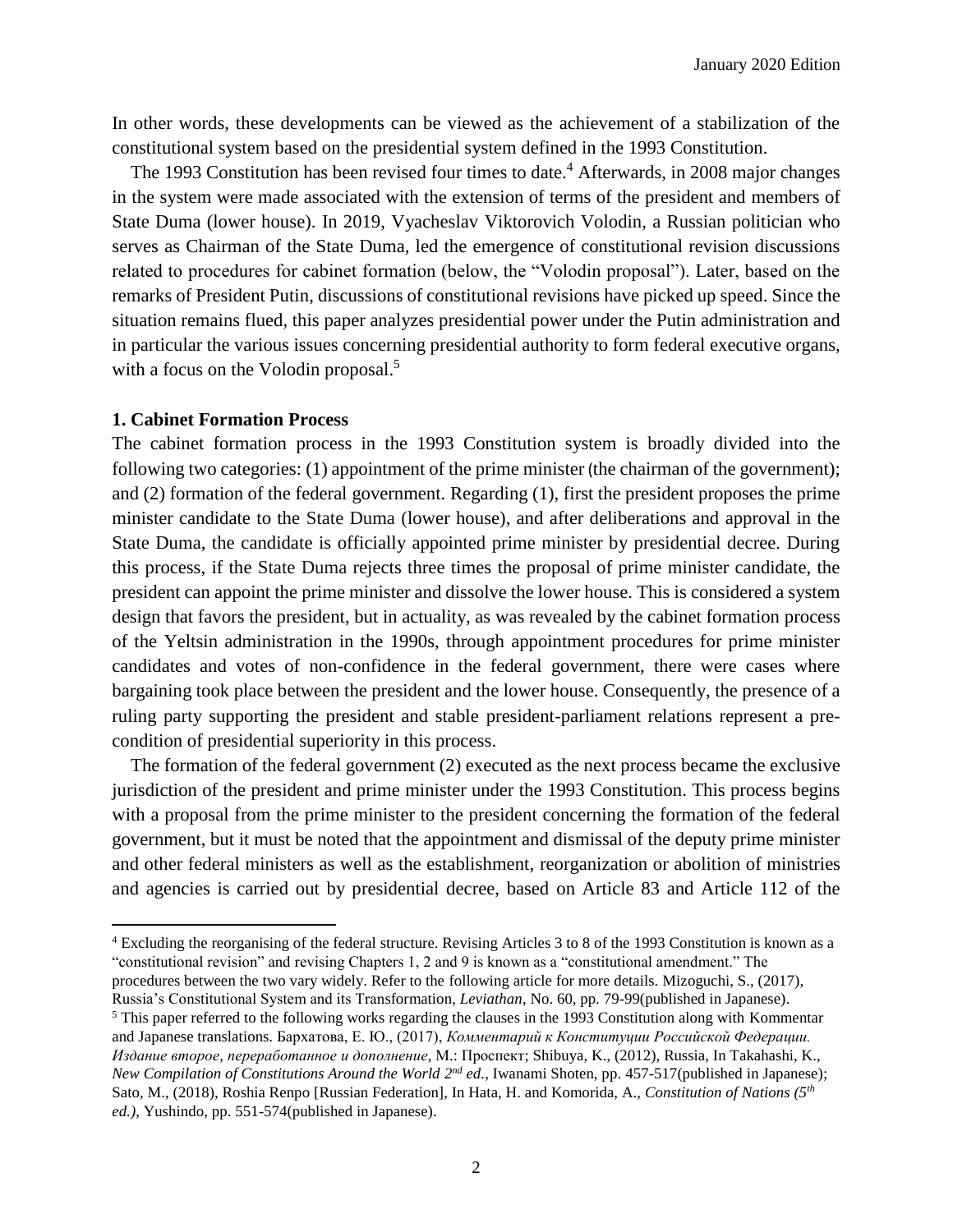Constitution.<sup>6</sup> Given this, most of the authority for formation of the federal executive organs can be interpreted to belong to the president. Considering the political influence of President Putin, it can be said that since 2000 the president has played a central role in the cabinet formation process. 7

#### **2. What is the Volodin proposal?**

 $\overline{a}$ 

Volodin proposed a constitutional revision that would strengthen the authority of the lower house in the cabinet formation process. Prime Minister Dmitry Medvedev held a negative view regarding this proposal, but it carries great meaning that the constitutional view of the Chairman of the State Duma was presented on the lower house's official website and in parliamentary newspaper.<sup>8</sup>

Volodin highly praised the constitutional revision of 2008 that legislated the federal government provide annual activity reports to the State Duma, and he proposed "The State Duma be granted at least authority to get involved in consultation on the appointment of ministers."<sup>9</sup> If realized, in addition to (1) appointment of the prime minister, this would mean the State Duma would wield influence over (2) the formation of the federal government in terms of the appointment of cabinet ministers.

It is noteworthy that Volodin considers this proposal to be "a problem related to the deficiency of necessary balance in the activities of legislative power and executive power." Under the Putin administration since 2000, parliamentary deliberations have become a ceremonial affair and the relative decline in influence of legislative power has been observed under the powerful leadership of the president and one-party dominant system led by the ruling party United Russia. Within this context, if this constitutional revision were realized, the rising influence of the State Duma in the cabinet formation process would be greatly defined by actual institutional design and presidentparliamentary relations, but it is also expected to improve the balance of state power among institutions, mainly in terms of the executive power's accountability to legislative power.

<sup>6</sup> Указ Президента РФ от 15 мая 2018г., № 215 (ред. от 28 октября 2019г.), «О структуре федеральных органов исполнительной власти», *Собрание законодательства РФ (СЗРФ), 21 мая 2018г., № 21, ст. 2981*; Article 112 of the Federal Law on the Government of the Russian Federation simply provides for the president's authority to form the federal executive organs exclusively in the cabinet formation process. The 1993 Constitution does not contain any provisions on the establishment, amendment or abolishment of the federal executive organs after formation of a cabinet. The president's authority regarding this was made into an established fact during the Yeltsin administration. Morishita, T., (1998), Структура исполнительной власти в Российской Федерации: Правительство и Администрация Президента, *Kobe annals of law and politics*, No. 14, p.16(published in Japanese).

<sup>7</sup> Regarding presidential authority during the "Tandem" period (2008 to 2012), the "Putin' Proposal as prime minister" held an important meaning for cabinet formation process, from the standpoint of political influence. To engage in more detailed discussions, however, the "autonomy" of President Medvedev needs to be examined.

<sup>8</sup> Государственная Дума, Новости от 6 апреля 2019г., «Охостелах, госзакупках иизменениях в Конституцию: Вячеслав Володин дал эксклюзивное интервью сайту ГД»: [http://duma.gov.ru/news/44450/]; *Парламентская Газета*, от 17 июля 2019г., «Живая Конституция развития: Статья Председателя Государственной Думы Вячеслава Володина», [https://www.pnp.ru/politics/zhivaya-konstituciya-razvitiya.html]

<sup>9</sup> *Парламентская Газета*, от 17 июля 2019г., «Живая Конституция развития: Статья Председателя Государственной Думы Вячеслава Володина».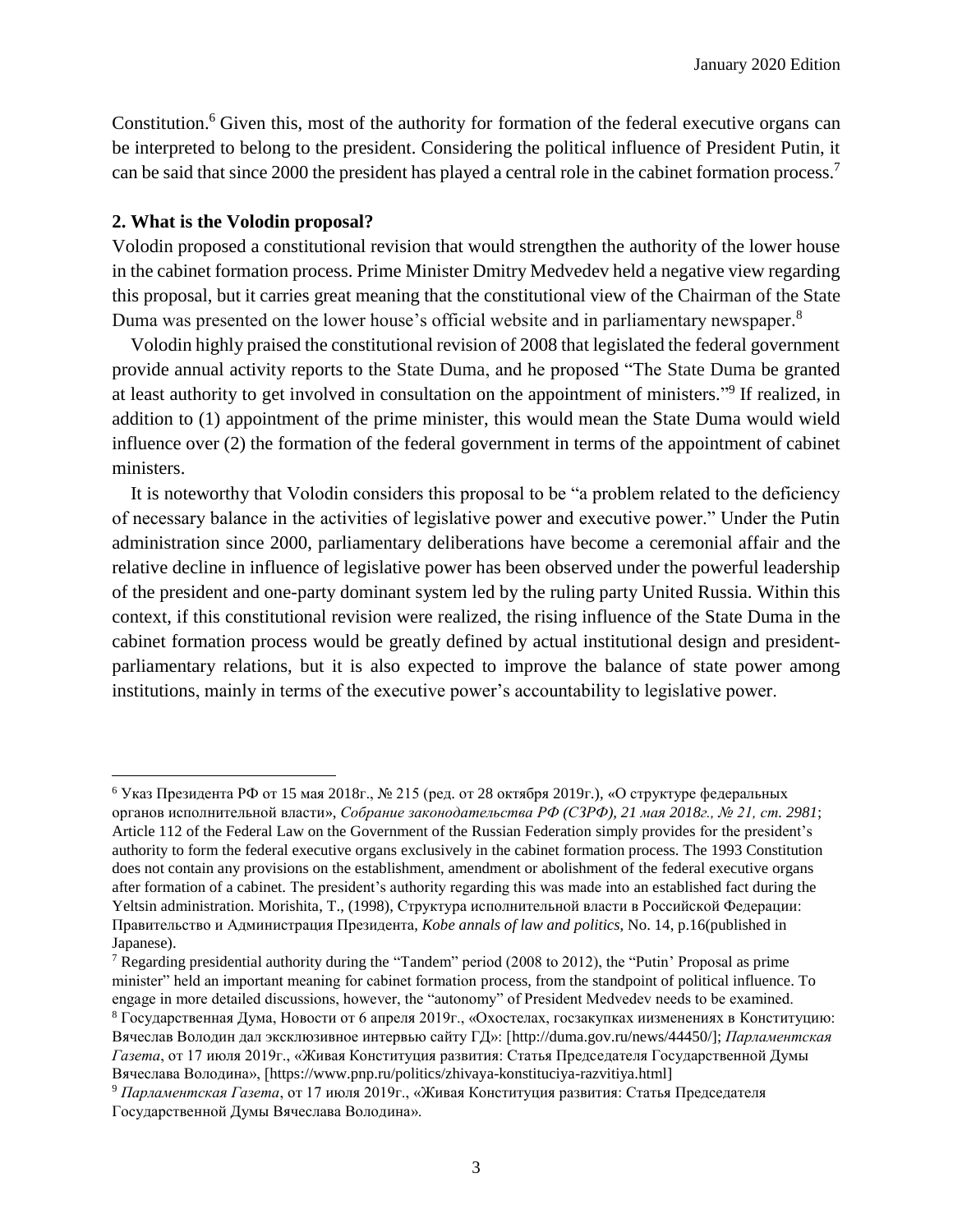In response to Volodin's proposal, the leaders of the Communist Party of the Russian Federation and Liberal Democratic Party of Russia held positive opinions,<sup>10</sup> and it was reported that members of A Just Russia and United Russia supported the proposal.<sup>11</sup> However, it must be noted that the 1993 Constitution making process and discussions on constitutional amendment of the 1990s became a point of debate regarding parliamentary authority related to cabinet formation process.<sup>12</sup> In addition, Prime Minister Medvedev and Presidential Press Secretary Dmitry Peskov have indicated negative views toward the proposal.<sup>13</sup> These appear to be statements cautious as to avoid criticism of significant restrictions on presidential authority or revolutionary constitutional reforms. It is necessary to remember that regarding the proposal Volodin emphasized "detached presidential position" stipulated in the constitution through expressing his view that "the proposal aligns with the realization of presidential constitutional power pertaining to Article 80 of the constitution, the president shall ensure coordinated functioning and interaction of all the bodies of state power."

### **3. Presidential Power: Paramilitary Forces and Intelligence Agencies as "Resource of Power"**

The important aspects to consider concerning the presidential authority, particularly to form federal executive organs under the current constitutional system are the following two points. First, the presence of powerful auxiliary organizations that support the president can be cited.<sup>14</sup> These auxiliary institutions include not only the Presidential Administration, but also federal executive organs, mainly paramilitary forces and intelligence agencies. These include the Federal Security Service (FSB), Foreign Intelligence Service (SVR) and Federal Protective Service (FSO), derived from the KGB during the former Soviet Union.

Unlike the Ministry of Defense and Ministry of Foreign Affairs, which are federal executive organs under the jurisdiction of the president, as well as the Ministry of Economic Development and Ministry of Agriculture under the jurisdiction of the prime minister, federal executive organs above including the FSB are not included in the cabinet (federal government), so personnel matters or organizational composition are the exclusive authority of the president. In other words, they can be considered executive organs that are auxiliary institutions of the president. These organs are Siloviki (power ministries) community and have wielded strong influence in the policy process in the Putin era. In April 2016, the Federal National Guard Troops Service (FSVNG) was established by presidential decree following the reorganization of the Internal Troops of the Ministry of

l

 $^{10}$  Государственная Дума, Новости от 17 июля 2019г., «Вофракциях ГД прокомментировали статью Вячеслава Володина о Конституции», [http://duma.gov.ru/news/45740/]

<sup>11</sup> *Ведомости*, от 17 июля 2019г., «Володин представил свои предложения об изменении Конституции»,[https://www.vedomosti.ru/politics/news/2019/07/17/806693-konstitutsii]

<sup>12</sup> Morishita, T., (2001), *Gendai Roshia Kenpo Taisei no Tenkai [Russian Constitutional System]*, Shinzansha, pp. 339-340(published in Japanese) Mizoguchi, S., (2016), *Formulation of Constitutional System in Russia*, Hokkaido University Press, p. 187(published in Japanese).

<sup>13</sup> *Ведомости*, от 17 июля 2019г., «Володин представил свои предложения об изменении Конституции».

<sup>&</sup>lt;sup>14</sup> Refer to the following for detailed discussions. Hasegawa, T., (2019), A study on Resources of the Russian Presidential Power under Putin: the Presidential Administration of Russia as directive and supervisory authority, *Russian Eurasian Economy & Society*, No. 1037, pp. 2-19(published in Japanese).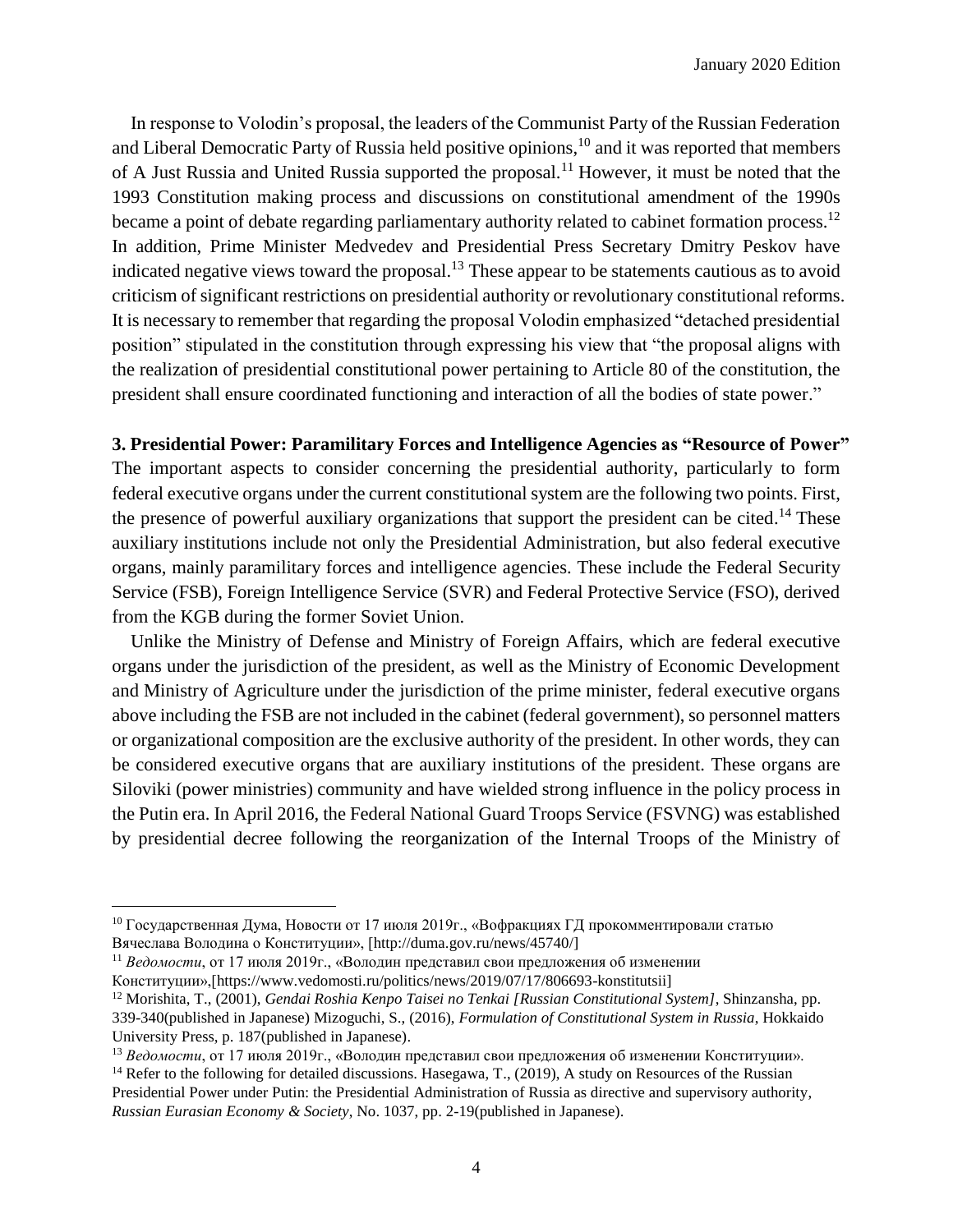Internal Affairs.<sup>15</sup> This resulted in an auxiliary institution of executive power system comprised of seven agencies and two directorates.<sup>16</sup>

In addition, the Presidential Administration with constitutional status has 25 directorates including the Domestic Policy Directorate and Foreign Policy Directorate, and in recent years steps have been taken to reinforce its structure. It is responsible for comprehensive coordination and supervision of important policies,  $17$  by means of personnel policy for appointing the heads of directorates from vice-ministers or deputy directors from government ministries and agencies, and the legislative authority of the Presidential Administration including information orders for paramilitary forces and intelligence agencies.<sup>18</sup> There is a certain limit placed on the parliament's ability to exercise authority related to administrative supervision against these powerful auxiliary institutions, or in other words "institutional resources of presidential power."

Second, the relationship between the upper and lower houses of the federal parliament and the Security Council (below, "SC") is cited.<sup>19</sup> The SC is a constitutional organ that prepares for decisions by the president in the field of national security, with the president serving as chairman. SC has seen it power increase in the Putin era. It is not a simple advisory body to the president; it is considered a policy decision-making structure with supervisory authority.

The chairs of the upper and lower houses of the federal parliament are appointed by presidential decree as permanent members of the SC with veto power. This is attributed to the significant increase in real authority of the president concerning the personnel moves of the SC by the Yeltsin's presidential decree issued immediately after the establishment of the 1993 Constitution. Under the current administration, too, Valentina Matviyenko, Senator and Chairwoman of the Federation Council, and Volodin are appointed as permanent members of the SC by presidential decree. Based on the relations between the SC and federal parliament, SC is to be responsible for certain coordination functions of all the bodies of state power (presidential function). At the same time, the phenomenon is also observed where the federal parliament is partially embedded in executive branches.

When examining presidential authority under the 1993 Constitutional regime, regardless of the president's power to dismiss cabinet members or dissolve the lower house, attention must be placed also on the relationship between the president's auxiliary institutions (resources of presidential power) and the federal parliament.

 $\overline{a}$ 

<sup>15</sup> Указ Президента РФ от 05 апреля 2016г., № 157 (ред. от 15 мая 2018г.), «Вопросы Федеральной службы войск национальной гвардии Российской Федерации», *СЗРФ, 11 апреля 2016г., № 15, ст. 2072.*

<sup>&</sup>lt;sup>16</sup> 7 agencies and 2 directorates including the FSB, SVR, FSO, FSVNG, State Courier Service (Federal Agency), Federal Agency for Financial Monitoring, Federal Archival Agency, Chief Directorate for Special Programmes of the President, and Administrative Directorate of the President.

<sup>17</sup> Hasegawa 2019, 7-19.

<sup>18</sup> П. 5 и 6, «Положение об Администрации Президента Российской Федерации», Указ Президента РФ от 06 апреля 2004г., № 490 (ред. от 14 июня 2018г.), «Об утверждении Положения об Администрации Президента Российской Федерации», *СЗРФ, 12 апреля 2004г., № 15, ст. 1395*.

<sup>&</sup>lt;sup>19</sup> Refer to the following for detailed discussions. Hasegawa, T., (2016), A Study on Russian National Security Decision-Making Structure: the Establishment of Russian Security Council, *Russian Eurasian Economy & Society*, No. 1001, pp. 2-18(published in Japanese).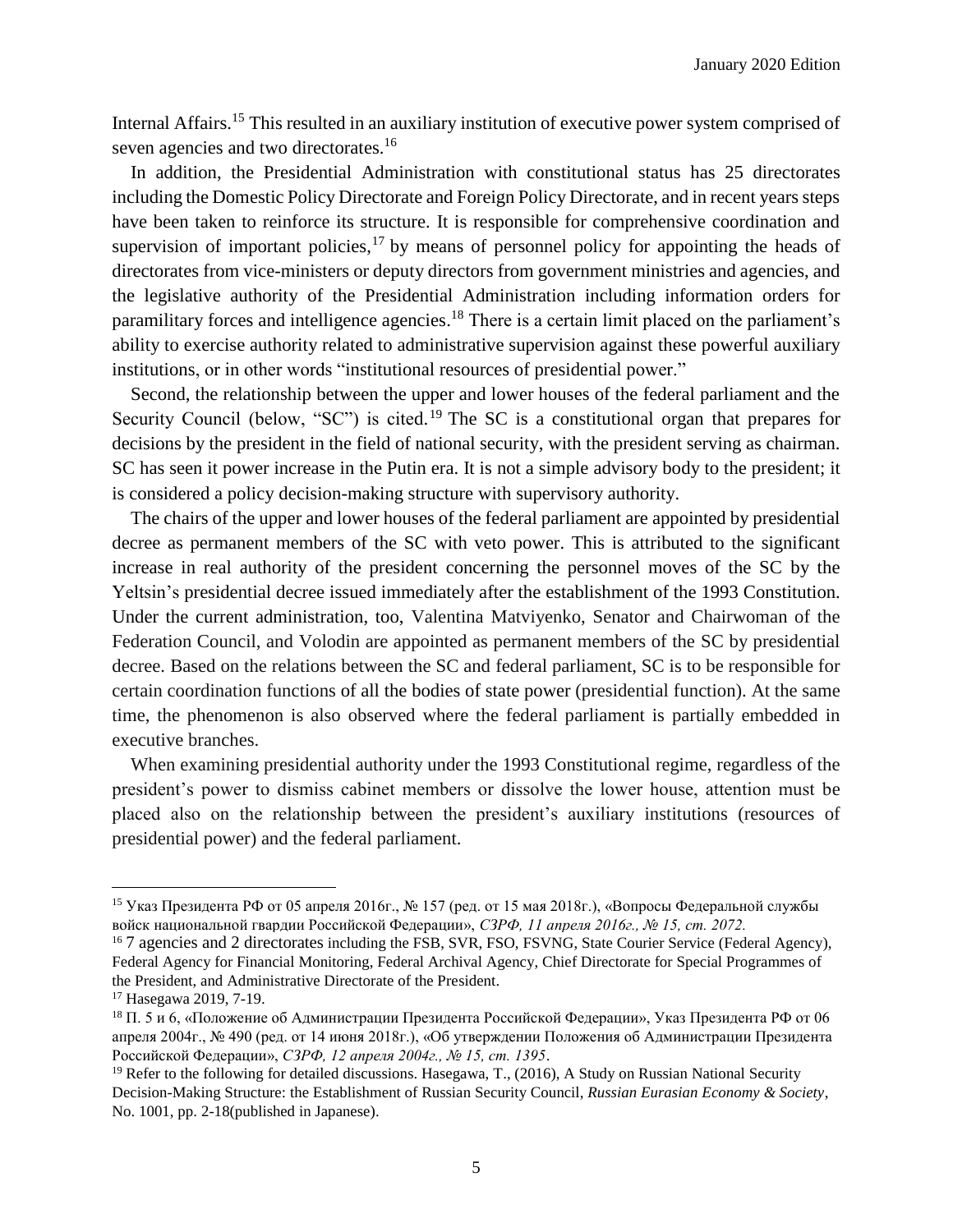#### **4. Full-fledged Constitutional Discussions**

l

The constitutional discussions by Volodin launched in the first half of 2019 were not revolutionary in nature as to change the foundation of the 1993 Constitutional system (presidentparliamentarism), but rather they are believed to be preparation for the full-fledged constitutional discussions by the later remarks of Putin.

During his regular big media conference held on December 19, 2019, President Putin mentioned the possibility of revising Article 81 of the Constitution on the presidential term limit.<sup>20</sup> The current clause stipulates "The same person cannot serve in the office of president for more than two consecutive terms." The current administration is built atop the constitutional interpretation that a person can service three or more terms if they are not consecutive. President Putin mentioned during the same media conference that the word "consecutive" could be deleted. If this constitutional revision becomes a reality, no person shall be elected to the office of the Russian President more than twice, and it would mean that for President Putin, who is in his fourth term, the current term would be his last. $2<sup>1</sup>$ 

Furthermore, on January 15, 2020, proposal of the constitutional revisions indicated in the annual state of the nation address by President Putin were more in-depth than the Volodin proposal. The following two points relate to this paper.<sup>22</sup> (I) Significant changes would be made in the cabinet formation process by increased power of the lower house; in other words, it would allow the authority of the lower house concerning approval of prime minister candidates along with deputy prime minister and federal minister candidates, and the president would have an obligation to appoint the ministers following the approval of the lower house. At the same time, the president would maintain his authority to dismiss ministers. (II) The president, based on the results of discussions with the upper house, would be appointed directors of paramilitary forces and intelligence agencies such as the FSB.

Such a proposal will generally increase the authority of the federal parliament, including changing the system related to the institutional resources of the presidential power and could bring about certain changes in presidential power. By presidential instruction of January 15, a working group was established to prepare a constitutional revision proposal, $^{23}$  and the first meeting of this working group was held on January 16.<sup>24</sup>

<sup>20</sup> Президент России, от 19 декабря 2019г., «Большая пресс-конференция Владимира Путина», [http://kremlin.ru/events/president/news/62366]

<sup>21</sup> *Коммерсантъ*, от 19 декабря 2019г., «Два срока не подряд: Владимир Путин поддержал дискуссию об изменении Конституции», [https://www.kommersant.ru/doc/4199333]

<sup>&</sup>lt;sup>22</sup> Президент России, от 15 января 2020г, «Послание Президента Федеральному Собранию»,

<sup>[</sup>http://kremlin.ru/events/president/news/62582]; *Ведомости*, от 15 января 2020г., «Как Путин предложил изменить Конституцию», [https://www.vedomosti.ru/politics/news/2020/01/15/820638-putin]

<sup>&</sup>lt;sup>23</sup> Презилент России, от 15 января 2020г, «Образована рабочая группа поподготовке предложений овнесении поправок вКонституцию», [http://www.kremlin.ru/events/president/news/62589]

<sup>&</sup>lt;sup>24</sup> Президент России, от 16 января 2020г, «Встреча счленами рабочей группы поподготовке предложений овнесении поправок вКонституцию», [http://kremlin.ru/events/president/news/62592]